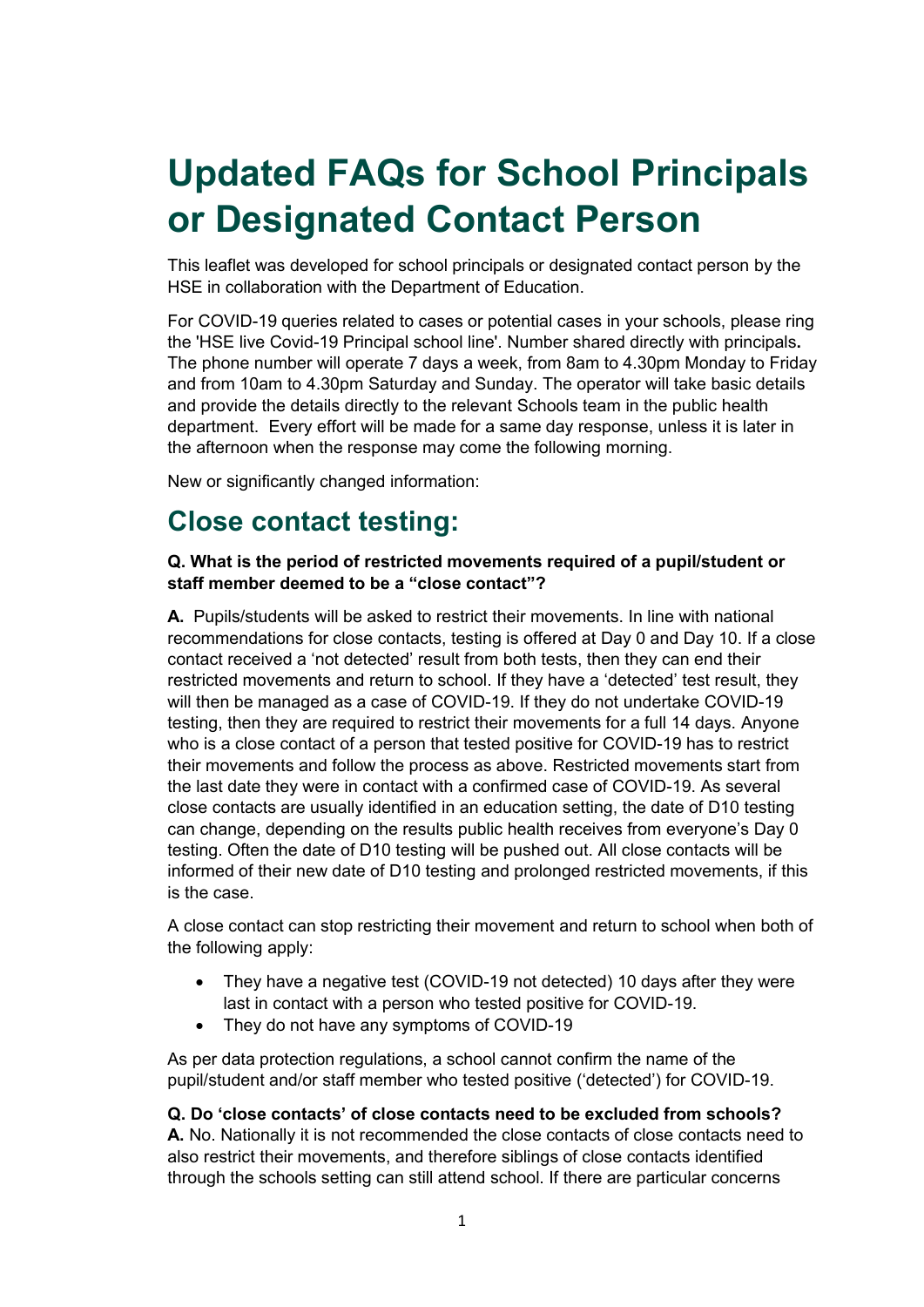following the case and school PHRA being undertaken, the public health doctor may sometimes request siblings also restrict their movements, but this will be a specific clinical recommendation. It is not routine and siblings of schools close contacts identified should not be excluded by schools.

#### **Previous infection with COVID-19**

#### **Q. What if a staff or student says they have had COVID-19 previously?**

**A.** Staff / students and in the case of young children, the parents should be told to discuss with the HSE schools teams. If there is clear evidence of a confirmed infection with COVID-19 within the past 6 months, as per national guidelines, then as long as staff/student has no symptoms, then they are not determined as a close contact and do not need to restrict their movements. This does not apply if there are specific concerns the case may have a particular variant of concern e.g. Brazilian P1 variant or South African B.1.351. In these circumstances restricted movements will apply, but public health teams will determine this. For the majoriy of staff and students who have had a confirmed case of COVID-19 within the last six months, they will not need to restrict their movements and can return to school.

### **Singing**

#### **Q: Guidance for singing / wind instruments at primary level**

**A:** Guidance with regard to singing at primary school level remains the same as circulated before Christmas. This stated that 'singing whilst maintaining social distancing and within normal pod structures can take place **outdoors**. Unfortunately, no parents / guardians will be allowed to attend these outdoor events either'. It is important that this advice continues, especially as we move closer to end of term festivities.

#### **Q: Guidance for singing / wind instruments at post-primary level**

**A:** Guidance for singing / wind instruments at post primary level are outlined within the document '[Return to School Guidance for Practical Subjects in Post Primary](https://assets.gov.ie/85594/17fe45af-dc43-470d-90b5-3d6d2f82d66e.pdf)  [Schools and Centres for Education; March 2021](https://assets.gov.ie/85594/17fe45af-dc43-470d-90b5-3d6d2f82d66e.pdf)' and should be followed.

# **Travel**

#### **Q: What's the advice for people travelling into Ireland?**

#### **A:**

There is a Government Advisory in operation against all non-essential international travel. If travel is essential, then the advice needs to be followed, depending on whether travel was from a category 1 or category 2 country. Testing / restriction requirements for people returning from countries are explained on the gov.ie website. These apply to staff and students who might be returning after travel. These are legal requirements, and apply to all citizens and residents returning to Ireland.

The requirements as of 17.3.21 state that returning travellers from category 1 countries 'may leave to take a RT-PCR test no less than 5 days after your arrival – if you receive written confirmation that the result of this test is negative/ 'not detected' your period of quarantine can end. You must retain the written confirmation of your test result for at least 14 days. If your journey began in any of the [Category 2](https://www.gov.ie/en/publication/b4020-travelling-to-ireland-during-the-covid-19-pandemic/#what-to-do-if-you-travel-to-ireland-from-high-risk-category-2-countries)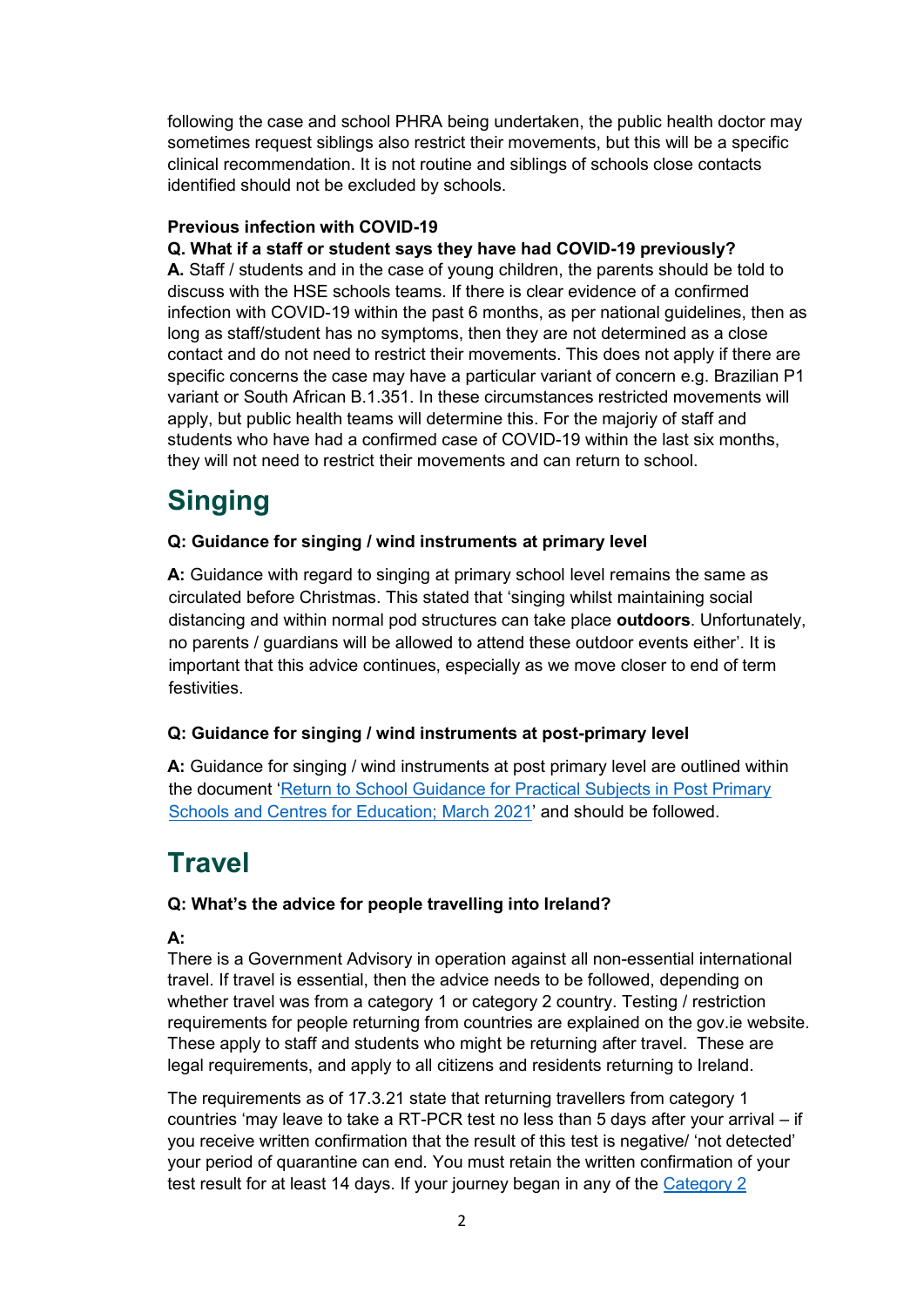[countries](https://www.gov.ie/en/publication/b4020-travelling-to-ireland-during-the-covid-19-pandemic/#what-to-do-if-you-travel-to-ireland-from-high-risk-category-2-countries) , you must complete the full 14 days of quarantine – regardless of whether you have a negative test result.'

As these measures and countries included as Category 1 or category 2 will change, up to date advice should always be sought from [here.](https://www.gov.ie/en/publication/b4020-travelling-to-ireland-during-the-covid-19-pandemic/) HSE schools teams will have no different advice to this national advice.

### **Data**

Schools data is presented weekly on the HSE website [here.](https://www.hse.ie/eng/services/news/newsfeatures/covid19-updates/covid-19-schools-mass-testing-report.html) It presents information on the number of facilities a PHRA and onward testing has been undertaken and the close contact positivity ie. For each index case identified to us who attended school in their infectious time period, how many of the identified close contacts tested positive for Covid-19. So far, since schools phased return from 8<sup>th</sup> February, data up to 13<sup>th</sup> March shows 118 facilities across SEN, Primary and Post primary have had a PHRA and onward testing undertaken; identifying 2,625 close contacts with 61 cases (2.3%) subsequently testing positive for Covid-19. The reports also present the total number of children who have tested positive for Covid-19 in the week, and since Covid-19 were first notifiable. Between March 2020 and 13<sup>th</sup> March 2021, 24,900 5-18 year olds have had a confirmed diagnosis of Covid-19. This is 2.7% of all children aged 5-18 years. The reports are uploaded weekly on to the website.

# **Pregnancy**

Pregnancy related guidelines for the Education Sector have been published and are available on the HSE website [here.](https://hse.drsteevenslibrary.ie/ld.php?content_id=33418414)

#### **Detected result confirmation**

#### **Q: If the school is informed of a positive case, what should the school do?**

**A.** Await instructions from public health - don't panic – classes do not need to be sent home or told not to come in to school.

It is important to remember that the confirmed case is no longer within the school and therefore the risk of onward transmission from that person has been removed from the school setting.

If the case was not in the school setting whilst infectious, then public health will not routinely call the school because there is no significant risk that the case has spread the infection in the school setting.

If the case of COVID-19 was in the school during the infectious period the school should await a call from the Department of Public Health. This will usually be on the same day but may be the next day. The 'infectious period' is the timeframe during which someone with an infectious disease can spread it to other people – the 'infectious period' for COVID-19 includes the 24 hours before testing for asymptomatic cases, or the 48 hours before symptom onset for symptomatic cases.

The 'incubation period' (when someone might be infected with the virus but not unwell) is 14 days (average 4-7 days) and therefore even if a staff member or student was in the school within the infectious time period, it takes an average of 4-7 days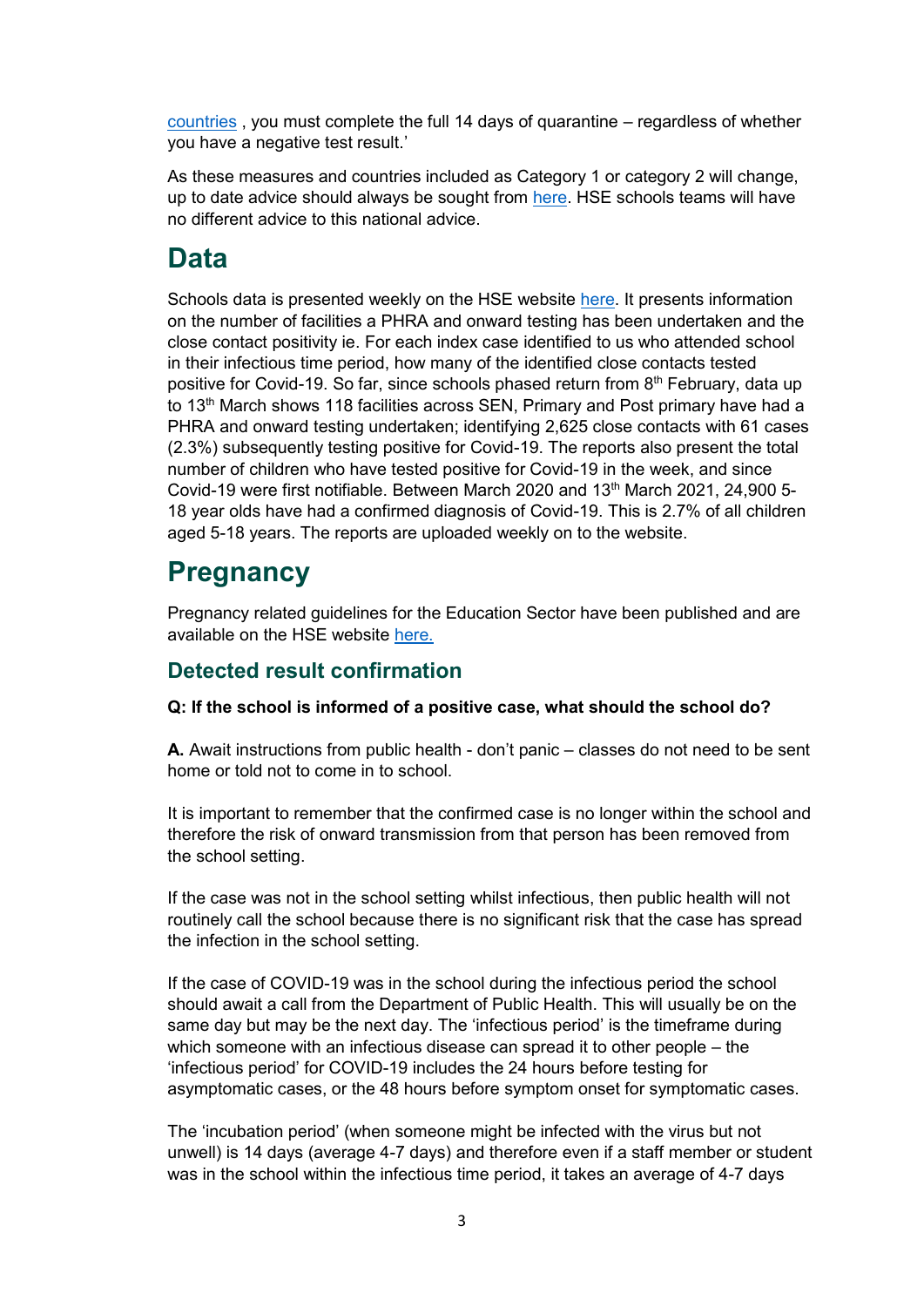before any other person might become unwell from becoming infected. This allows Public Health the time to undertake the Public Health Risk Assessment (PHRA), through same day or following day response.

When public health doctors make contact with the school they will proceed to ask several questions and undertake a PHRA with the school.

#### **Q: What should I expect when Public Health call me?**

**A:** The regional Department of Public Health will ask several questions and carry out a risk assessment. Public Health will identify any close contacts from the school setting with you, through the process of the Public Health Risk Assessment (PHRA).

You will be asked by the Department of Public Health to provide information on the close contacts identified. This information will be required in a specific excel format.

The legal basis for sharing requested data with Public Health (Medical Officers of Health and staff in Departments of Public Health) is the [Infectious Diseases](http://www.irishstatutebook.ie/eli/1981/si/390/made/en/print#:~:text=The%20Regulations%20provide%20for%20the,favour%20the%20spread%20of%20infection.)  [Regulations 1981](http://www.irishstatutebook.ie/eli/1981/si/390/made/en/print#:~:text=The%20Regulations%20provide%20for%20the,favour%20the%20spread%20of%20infection.) as amended which provides the legal responsibility for Public Health in Article 11 and the authority in Article 19 which states that 'Any person who refuses to comply with a requirement or direction given or a request for information made in pursuance of any of the provisions of these Regulations shall be guilty of a contravention of these Regulations'. This legislation fulfils [GDPR](https://eur-lex.europa.eu/legal-content/EN/TXT/PDF/?uri=CELEX:32016R0679&from=EN) Article 6 conditions c, d, and e regarding lawfulness of processing, and processing of special categories of personal data is allowed under Article 9 2 (i).

#### **Q: What is a Public Health Risk Assessment (PHRA)?**

Schools teams within regional departments of Public Health will undertake a PHRA with the school to explore the following:

- $\triangleright$  unique information and factors relevant to the case and that particular educational facility and its infrastructure, with regard to infection transmission
- $\triangleright$  interactions of the community of pupils and teachers both within the school and how they interlink within the wider community
- $\triangleright$  patterns of infection within the wider local community and
- $\triangleright$  consider general community infection rates in the regions serviced by the educational facility.

This information will inform the decisions regarding the identification of close contact and any further action required including the need for full, or partial, closure of any school.

The definition of close contacts is on the [hpsc website,](https://www.hpsc.ie/a-z/respiratory/coronavirus/novelcoronavirus/casedefinitions/covid-19educationalsettingscasesandclosecontactsdefinitions/#:~:text=Close%20contacts%20definition%3A,minutes%20in%20a%20school%20day.) and this is used, with the information identified through the PHRA to determine who the close contacts are within the school setting. It will not be automatically assumed that a whole class will be deemed as close contacts. This is because the school settings are so varied e.g. in young primary school children, 'pods' will likely be deemed close contacts and all removed. In secondary settings where there is social distancing rather than a 'pod' per se, close contacts will be determined by proximity and interaction with the index case; class placement; classroom structure; common travel; social networks and friendship groups etc.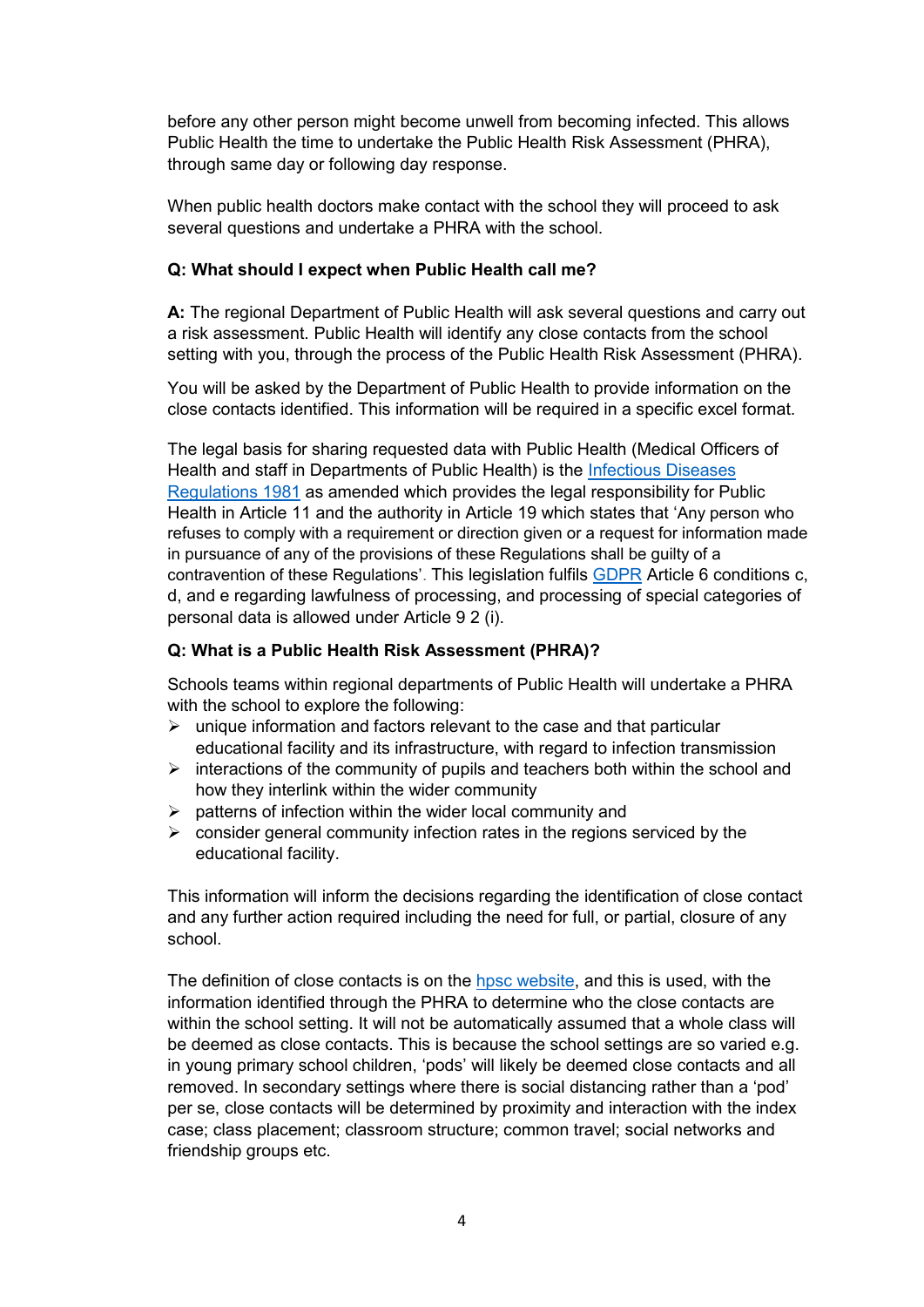#### **Q: What happens if teachers or students receive notifications of the HSE COVID Tracker App?**

**A:** Close contacts within the school setting are identified by Departments of Public Health following a Public Health Risk Assessment (PHRA). If there is any information from the HSE COVID Tracker App, this information will be considered in the risk assessment. However, it may be that not all people who are alerted through the App are actually deemed close contacts, or vice versa – Public Health might determine that some people who have not been notified by the App are close contacts. While the COVID tracker App is a very useful tool for collecting information on potential close contacts, Public Health risk assessment and advice overrides the App. This is because the Public Health Risk Assessment (PHRA) collects more nuanced, composite information to better appraise infection transmission risk in defined circumstances.

#### **Q. Will the Department of Public Health provide instructions to the school as to how to proceed?**

**A.** Once the Public Health Risk Assessment is complete, the Department of Public Health will then advise you of the public health instructions.

These instructions are delivered by the Medical Officer of Health/ Health officer on the advice of the MOH, under Infectious Diseases legislation.

The advice will typically include asking the school principal to:

- Contact the parents/guardians of the pupils/students, who are determined by Public Health to be 'close contacts'. Parents of these pupils/students will be asked by the school principal to collect them from school as soon as is safely and practically possible, so they can start restricting their movements. This may still be at the end of the school day. Public Health may also ask the school to issue a letter / text message or written guidance to these parents/guardians, prepared and provided by Public Health.
- Contact any staff member who may be determined by Public Health to be a "close contact" and ask him/her to go home to start restricting their movements.

#### **Q: If there is a case identified - how far back do Public Health go to consider close contacts?**

**A:** For a confirmed case of COVID-19 who was symptomatic, Public Health will identify close contacts in the 48-hour period before the person became symptomatic. If the confirmed case was asymptomatic, then public health will identify close contacts for the 24-hour period before the test was taken.

#### **Q. Is contact tracing within the school community always required?**

**A.** No. It may well be that for someone who is identified as a confirmed case of COVID-19 there is no need to do any contact tracing within the school setting. This would be because the person was not in school while infectious and therefore no contact tracing of other persons within the school will be required. In this instance Public Health would not contact the school.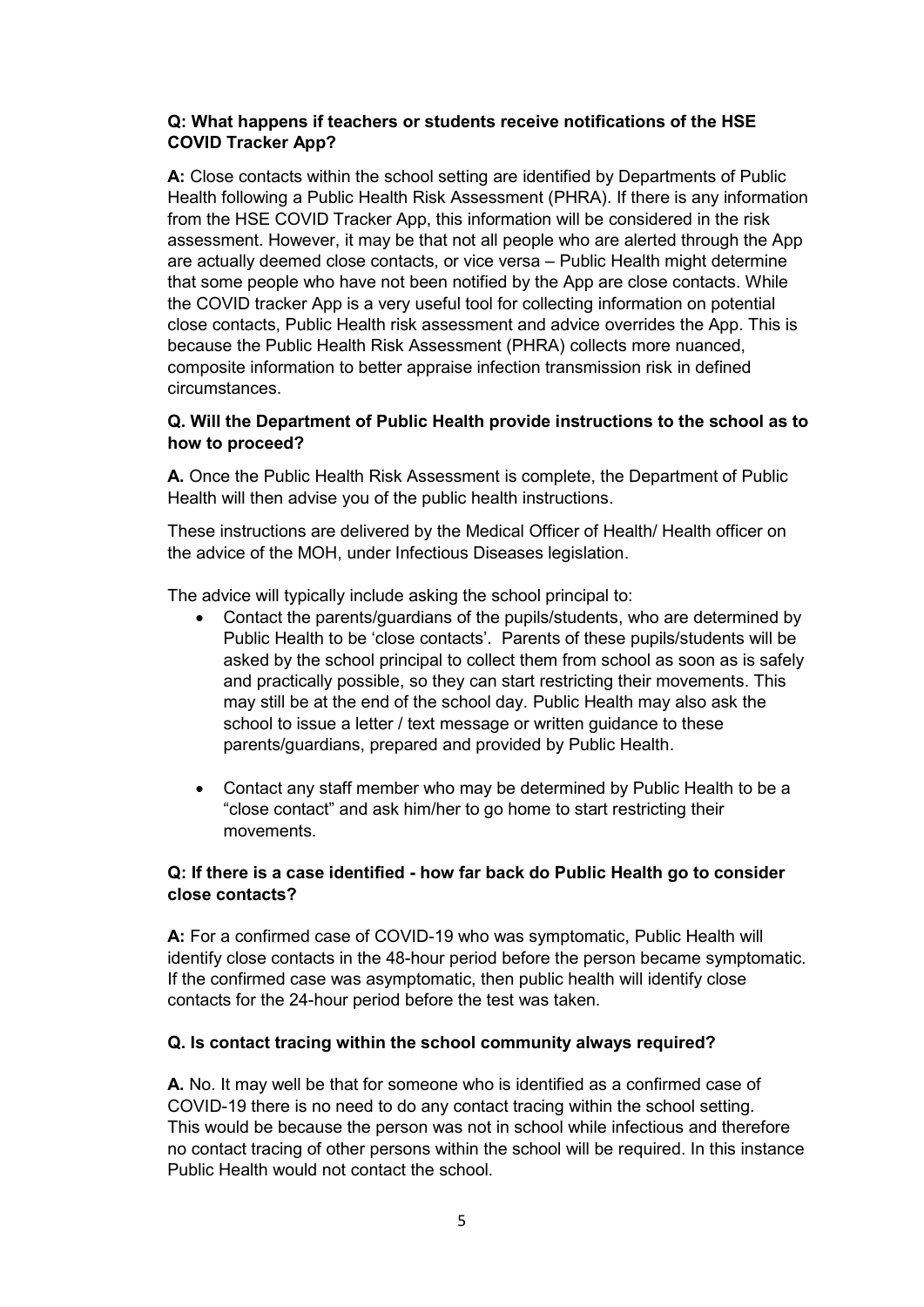#### **Q: I have heard that someone from the school has been identified as a confirmed case of COVID-19 – why has Public Health not contacted me?**

**A:** It may have already been determined that there are no close contacts or onward transmission risk within the school setting, for example if the individual was not in the school during the infectious period. When Public Health do need to contact a school, they will usually do so the same day, or following day. This is safe practice, as the case is no longer within the school setting, and therefore the risk of onward transmission from this case is no longer present.

#### **Q: Can the school share a name of the pupil/student or staff member who is a confirmed case of COVID-19?**

**A:** No, the school cannot share the name of the person who has tested positive for COVID-19 (Covid-19 detected). This information is private and confidential. Close contacts will not be told the name of the confirmed case.

#### **Q**: **Is the school complying with GDPR requirements when collecting and sharing information on complex/close contacts with the HSE?**

**A:** Yes, under the Infectious Diseases Regulations 1981, as amended, Medical Officers of Health ask that you collect the data, keep it secure and release it only to Public Health when requested to do so as part of the investigations into a confirmed or suspected case of COVID-19. Processing of these data by the MOH is provided for under GDPR, special category data 9 2(i).

#### **Q: What if the press media or wider school community contact the school?**

**A:** The following is a generic statement that schools may wish to consider using in full or part in response to press/media queries.

**"**The school cannot comment on individual cases or outbreaks of COVID-19 to protect the privacy and confidentiality of those involved.

The school can confirm that we have engaged with the HSE. The HSE's role includes carrying out a Public Health Risk Assessment. As part of this risk assessment, all close contacts will be identified, contacted and advised of the next steps. Close contacts are requested not to come to school, in line with HSE Public Health advice. If Public Health does not make contact with you, you are not impacted and can continue to attend school.

The school will continue to work with the HSE in ensuring all necessary hygiene, health and safety protocols are in place at the school for the prevention and containment of COVID-19."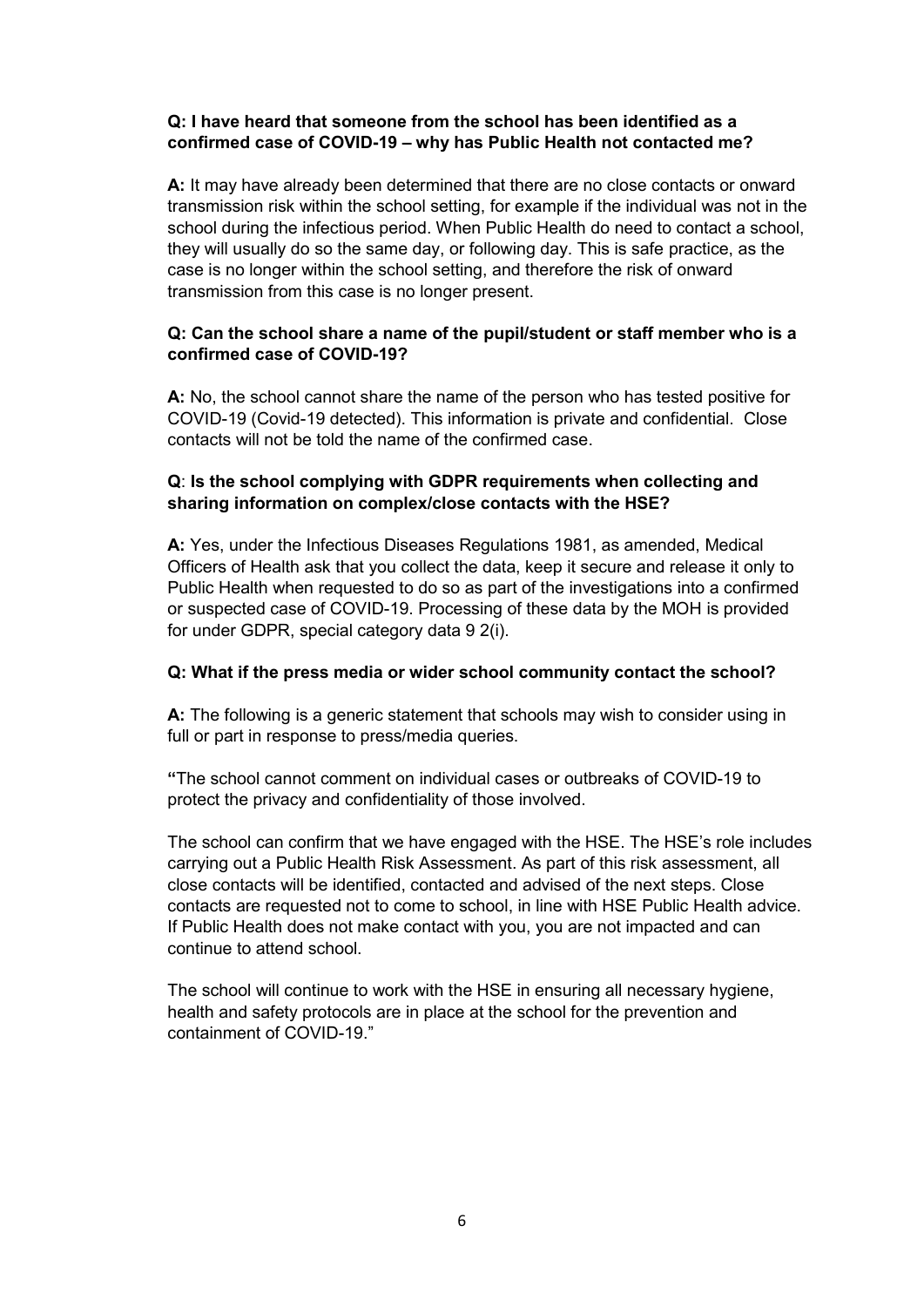# **If a pupil/student and/or staff member develops symptoms**

**Q: What should the school do if a pupil/student is displaying symptoms while at school?**

**A:** The pupil/student should be immediately brought to the designated isolation area in the school, which should have good ventilation and preferably a window to the outside that opens.

The school should contact the parents/ guardians and ask them to collect their child as soon as possible. The pupil/student should be cared for appropriately by a designated staff member until they are collected. The staff member who is caring for the child should take all necessary precautions as outlined in the public health guidance document. The staff member assisting with the pupil/student does not need to go home unless they develop symptoms themselves, or are later advised to by public health.

After the symptomatic pupil/student has left the isolation space, it should be cleaned and contact surfaces disinfected.

#### **Q. What should the school do if a staff member is displaying symptoms while at school?**

**A.** The onus is on the staff member to immediately inform the principal that s/he is displaying symptoms. The staff member should immediately go home, self- isolate and seek medical review by their GP (phone the GP if you have symptoms of COVID-19, do not attend in person. GP assessment for COVID-19, and COVID testing if required, are free of cost.)

#### **Q: What should the school do if they are informed over the phone that a pupil/student is symptomatic?**

**A:** The Principal is asked only to make a note of the pupil/student's absence. The principal may note a brief description of the pupil/student's symptoms, if they are disclosed by the parent. **However, the principal is not required or entitled to ask about clinical symptoms.** Schools can remind parents that if they are concerned a child may have symptoms of COVID-19, the child should not attend school and they should contact their GP without delay. No further actions are required of the school at this stage.

#### **Q. Should a school advise the school community that a staff or pupil/student is symptomatic?**

**A.** No. Schools are asked to note that they should not inform other parents or staff members that a pupil/student or staff member has gone home due to their symptoms. Other pupils/students or staff do not need to be removed from class. This includes siblings or other household members of staff or pupils/students.

#### **Q: Should siblings/household members of someone with symptoms be removed from the school setting?**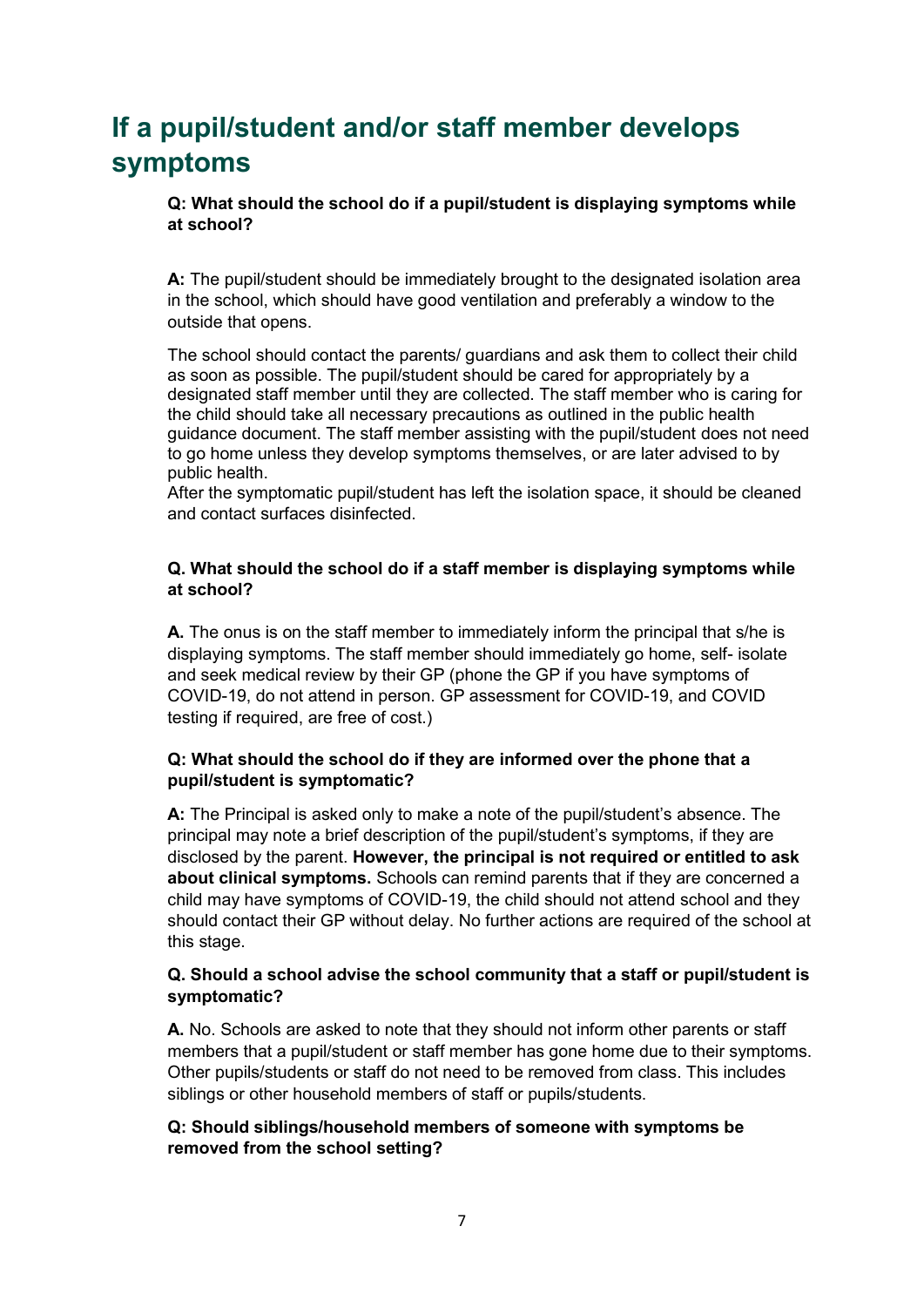**A:** Only under certain circumstances: if the GP of the pupil/student/ staff member decides that their symptoms are consistent with COVID-19, (for example, fever OR a new cough, shortness of breath, deterioration of existing respiratory condition any loss of or changes to the sense of smell or taste), that person becomes a suspected case of COVID-19 and will be referred for a test. It is at this point that members of the symptomatic person's household, including siblings or children of staff members, should be withdrawn from school by their parents or guardians and start restricting their movements, until the test results are known.

#### **Q: How will a test be set up for these pupils/student and/or /staff members?**

**A:** The pupil/student or staff member will be advised to contact their GP. Their GP will assess them and determine whether they should be referred for a COVID-19 test. If an individual is referred for a COVID-19 test, s/he will receive a text message with information of the appointment (time and place).

#### **Q: If a pupil/student has symptoms which may be consistent with COVID-19 – what does the parents/ guardian need to do?**

**A:** If a child has symptoms which could be consistent with COVID-19, the parents/guardians should call their GP. Their GP will decide whether they should be tested for COVID-19. If the GP determines that the child does need a COVID-19 test, it is at this point that all of their household contacts are asked to restrict their movements. This means that siblings or staff members in the same household as the person who has symptoms should be removed from the school setting. Only the symptomatic case is asked to self-isolate.

**Note:** there will be many cases where testing is determined not to be required, for example, because the GP thinks that the child's symptoms are not due to COVID-19 and might be due to another cause.. If the GP does not recommend COVID testing, and it is early in the child's illness, the recommendation is to observe the child for 48 hours and if no further symptoms develop, then they can return to school. If the GP has made a different diagnosis, parents/guardians should follow advice and recommendations on exclusion depending on this diagnosis.

#### **Q: How soon will the pupil/student or staff member receive a test?**

**A:** The person will receive an automated notification of a scheduled appointment at a testing centre at the next possible free slot for testing.

#### **Q: Will the pupil/student or staff member receive one test or more than one test on the basis of being symptomatic? If the latter, why?**

**A.** If the pupil/student or staff member is experiencing symptoms and has been referred for testing by their GP, they will receive one test.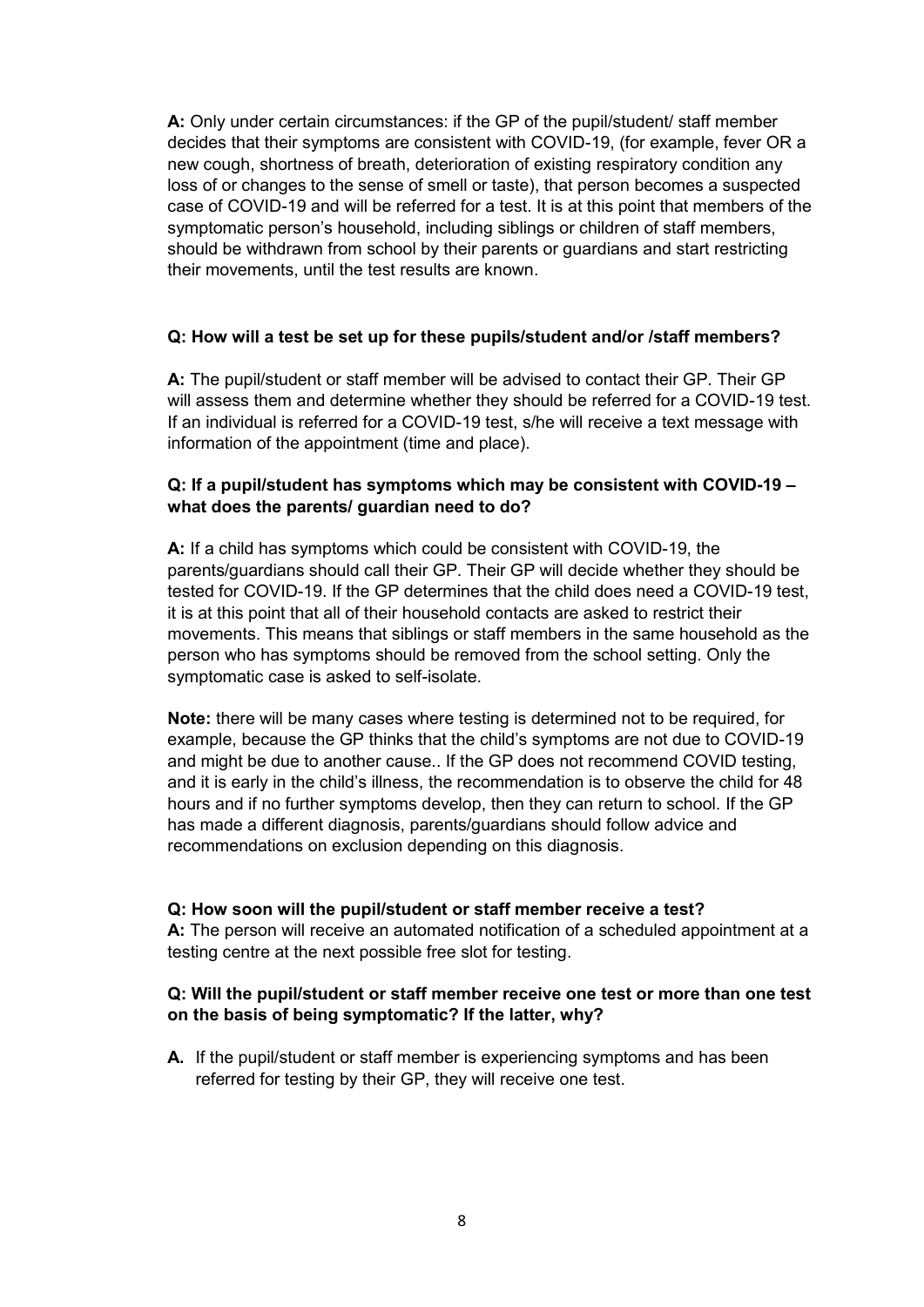# **If a pupil/student/ staff member is identified as a close contact**

#### **Q: How will a test be set up for persons identified as a close contact?**

**A:** The HSE will send an SMS with the appointment date, time and location of the free COVID-19 test(s)

#### **Q: How soon will the pupil/student/staff member receive a test after being identified as a close contact?**

**A:** Public Health will advise on the timing of a test for close contacts. This will depend on when the pupil/student/staff member was last in contact with the positive case. Testing will be arranged within 1-2 days. Close contacts are recommended to have two tests; one at day 0 and the second at day 10.

#### **Q: Will the pupil/student/staff member receive one test or more than one test? If the latter, why?**

**A**: Public Health will advise whether a pupil/student/staff member needs one or more tests for COVID-19. They will usually require testing on Day 0 and Day 10 since their last exposure to the confirmed case, but there may be circumstances whereby Public Health require only one test to be undertaken, for example. if sufficient time has elapsed such that the first test for close contacts will be 7 days since they were last exposed to the individual they will only require one test. Public Health doctors will make this judgement following the risk assessment.

#### **Q: If a test comes back as "not detected" for a symptomatic pupil/student/staff member, will the person still be required to restrict their movements and why?**

**A:** Yes. If the person receives a negative / 'not detected' test result, the person should remain at home until they are well enough to return to school, unless parents/guardians of (pupil/students) or staff members are specifically asked by HSE public health to remain excluded because of further investigation.

A pupil/student /staff member can return to their normal activities, once they have been given either:

- a negative ('not-detected') test result **and** are 48 hours without symptoms or
- another diagnosis, which is not COVID-19.

Those who live with the person will then no longer need to restrict their movements.

#### **Q: If a test comes back 'SARS-CoV-2 detected' (confirmed case of COVID-19) will the pupil /student/staff member still be required to self-isolate?**

**A:** If a person was symptomatic for COVID-19 they should already be self-isolating. If a close contact who was restricting their movements receives a positive COVID-19 test result (SARS-CoV-2 detected), they are now a confirmed case of COVID-19 and must self-isolate; additionally, their close contacts including household contacts must now also start restricting their movements. They may already have been restricting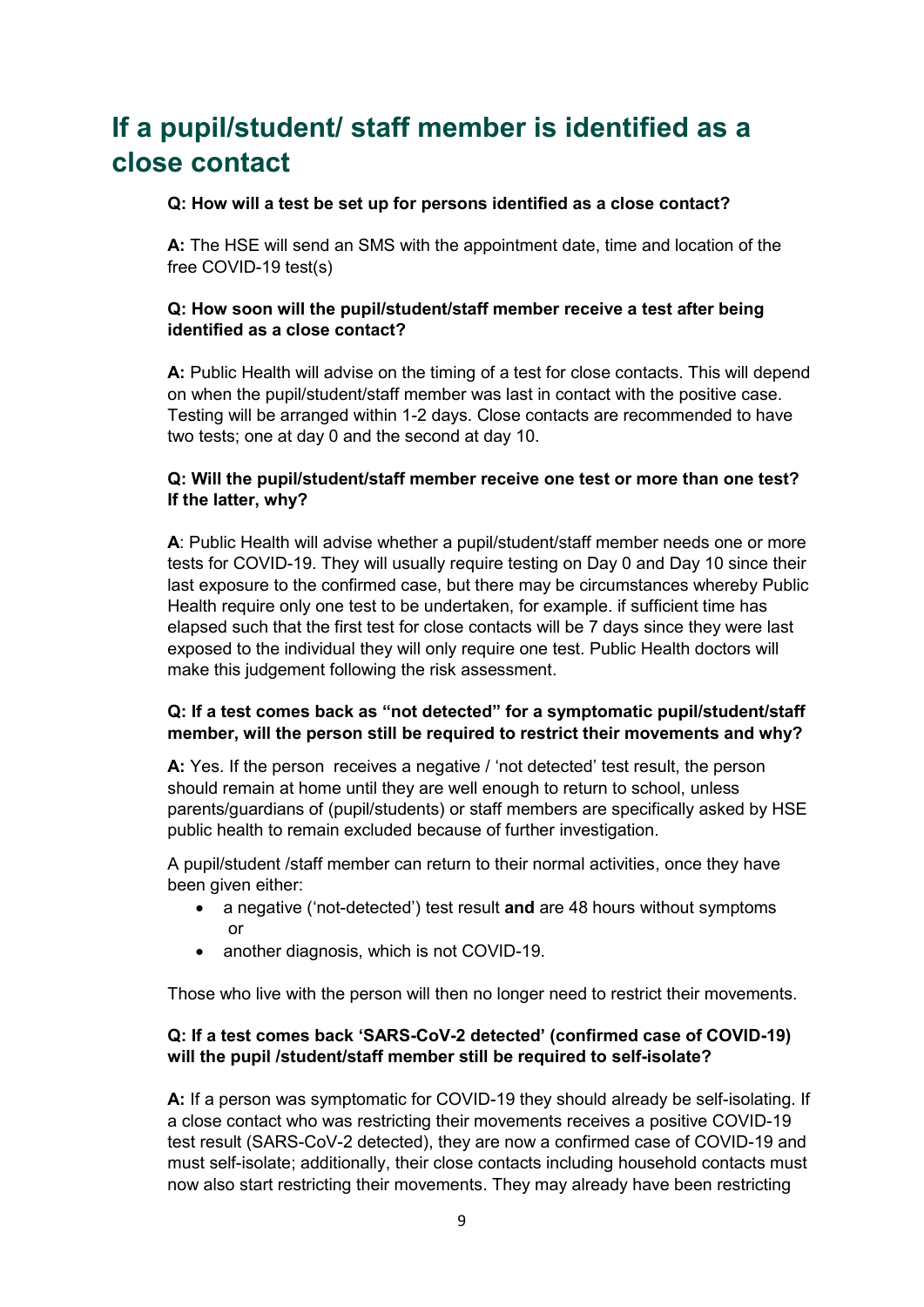their movements, however if only one person in the house was deemed a close contact from an exposure outside the house e.g. in the school, then the other family members would not have been restricting their movements until this point.

#### **Q: If a pupil/student//staff member has tested positive for COVID-19 and selfisolated for 10 days thereafter, can they return to school/work?**

**A:** Yes, provided the following applies:

 they have self-isolated for 10 days from onset of symptoms with last 5 days without a fever (high temperature (38 degrees Celsius or over)

 $\alpha$ r

• if they were asymptomatic they must have self-isolated for 10 days from date of test)

### **Close contact information**

#### **Q: What is the definition of a close contact?**

**A:** A person is deemed to be a close contact within an education setting if s/he has

- had face to face contact for <1m with a confirmed case of COVID-19 for >15 minutes in a school day.
- been between 1 and 2 metres from a confirmed case of COVID-19 for >15 minutes in a school day with consideration of other mitigation measures e.g. face-coverings, pods, ventilation, IPC measures or uncertain compliance with mitigation measures in place (assessed through clinical PHRA)

Contacts are assessed from contact with a confirmed case of COVID-19 during their infectious period - 48 hours before the onset of symptoms if symptomatic, or 24 hours before the test for COVID-19 was taken in those who are asymptomatic.

#### **Q: Can the class of a confirmed Covid-19 case attend school?**

**A:** The HSE will have carried out a Public Health Risk Assessment (PHRA). The only individuals who cannot attend school are those who have been identified as close contacts by Public Health. This may be a small number, for example a 'pod', or it could be a full class. However, if a pupil/student /staff member develops symptoms which could be consisted with Covid-19, they should self-isolate immediately and discuss the matter with their GP.

#### **Q: What message can be communicated to the wider school? (if required) or What should the principal do if parents of pupils/students or staff members, that have not been identified as close contact, ring the school for information on the confirmed (positive) case and other close contacts?**

**A**: A suggested communication would include *"The HSE is guiding our school through the actions we need to take to protect staff, students and our school community. A Public Health Risk Assessment has been carried out. All close*